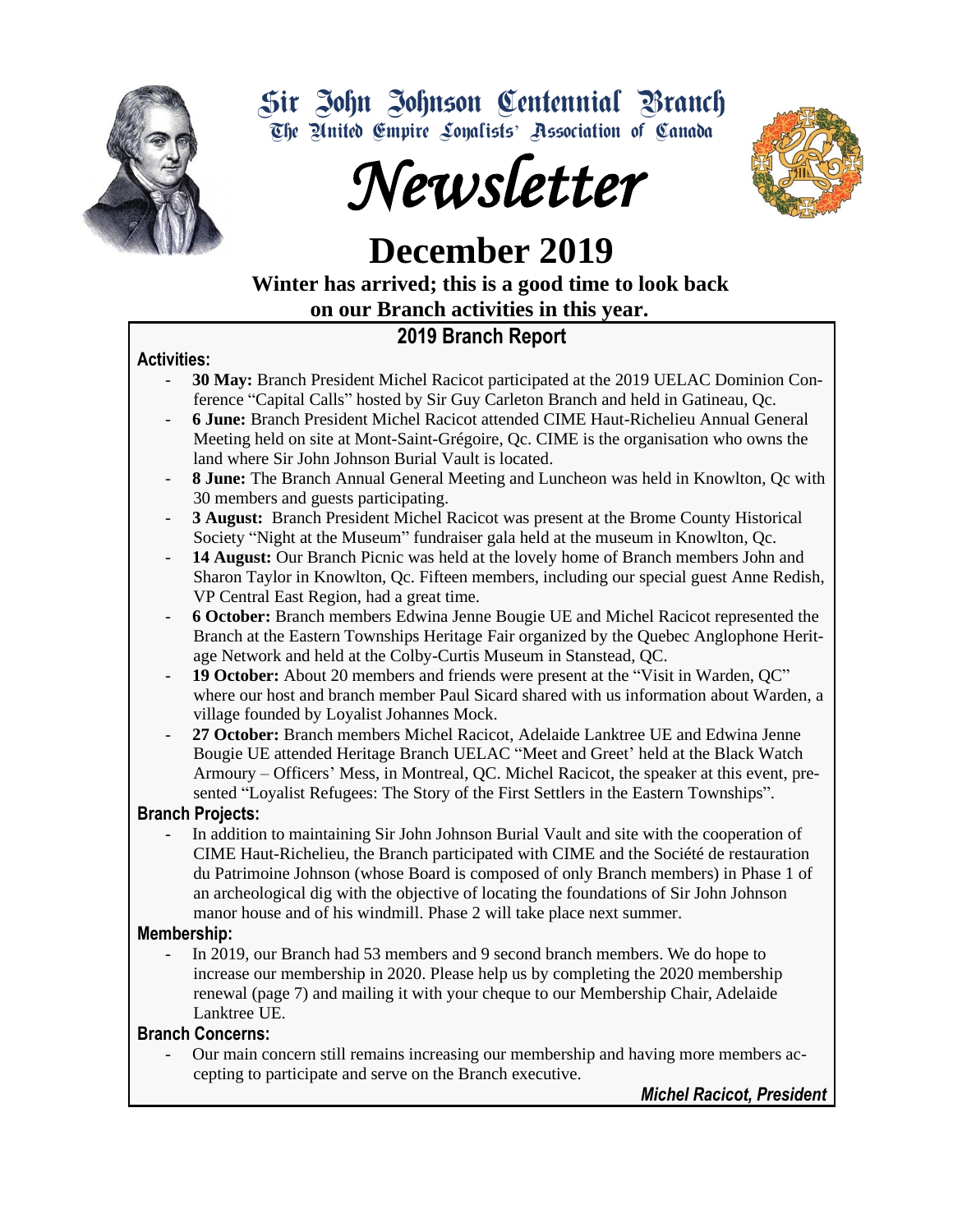## Genealogist Report

A UE Certificate was approved 30 July 2019 for Branch member Noreen Pettes Duross proving her ancestral line to Loyalist Jacob Ball who settled in Sutton, QC.

A second UE Certificate for Noreen Pettes Duross was approved on 9 August 2019 through her Loyalist ancestor James Pettes who settled in West Brome, QC. Congratulations Noreen.



President Michel Racicot presenting Noreen Pettes Duross UE her two UE Certificates during our "Visit in Warden" on 19 October 2019

### **New Online Membership System**

UELAC is presently setting a "new online membership system" which will enable members to join, renew and pay their membership to a UELAC Branch online. More information about this new system will be soon available We will keep you informed.

The present membership renewal (by cheque and regular mail) will continue to be available to all.

**2**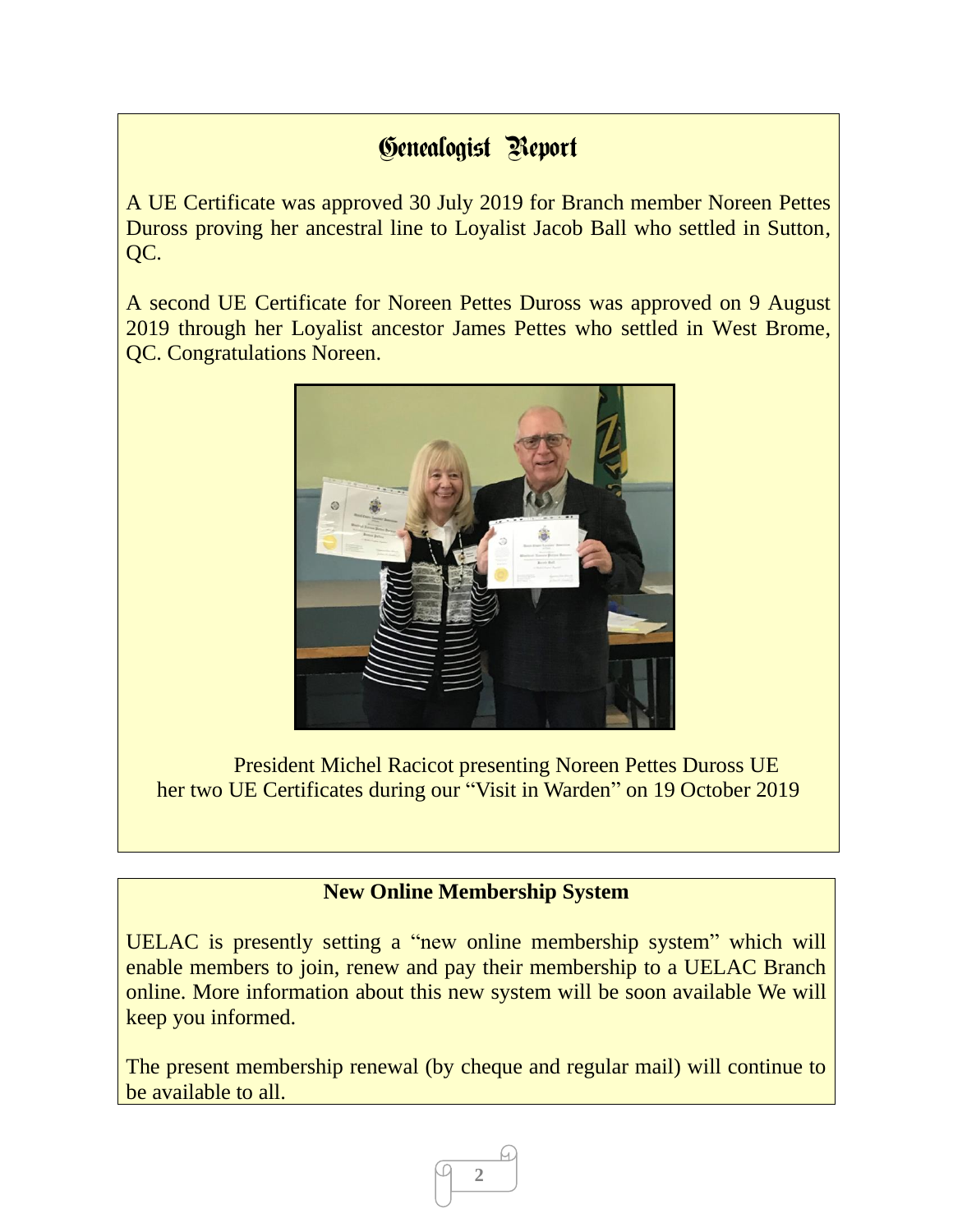## **The Year 2019 in Photos**



President Michel Racicot presenting the Quebec Flag during the UELAC Conference Gala



Member Edwina Jenne Bougie UE at QAHN Heritage Fair in Stanstead





Our Branch Picnic in Knowlton

**3**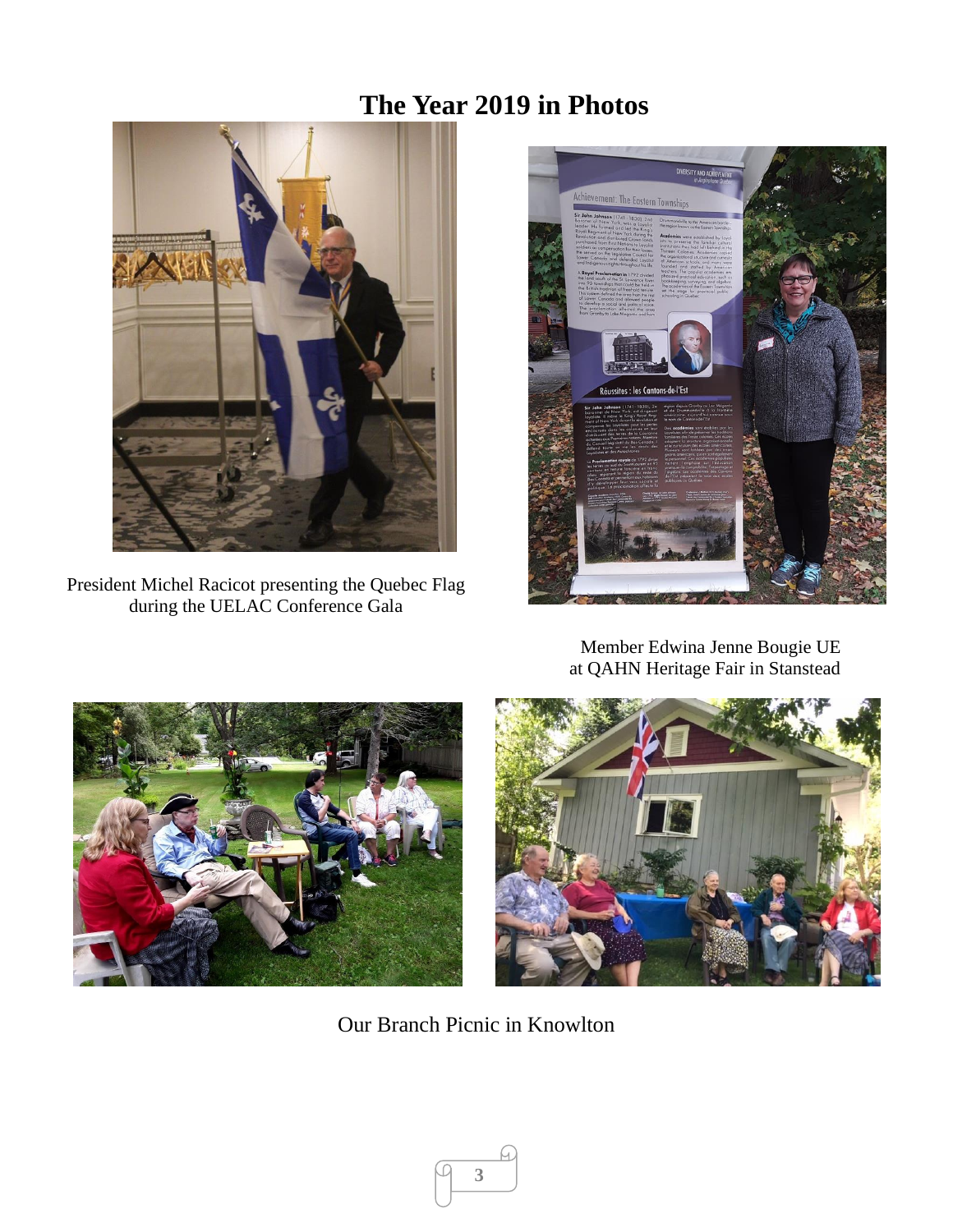

Visit in Warden



For more photos and news about our Branch, you can follow us on our Facebook Page: *Sir John Johnson Centennial Branch UELAC*



*As the New Year approaches us, we wish all of you a Wonderful 2020. We would like to take this opportunity to thank you for your support and friendship over the years. Happy New Year!* 

**4**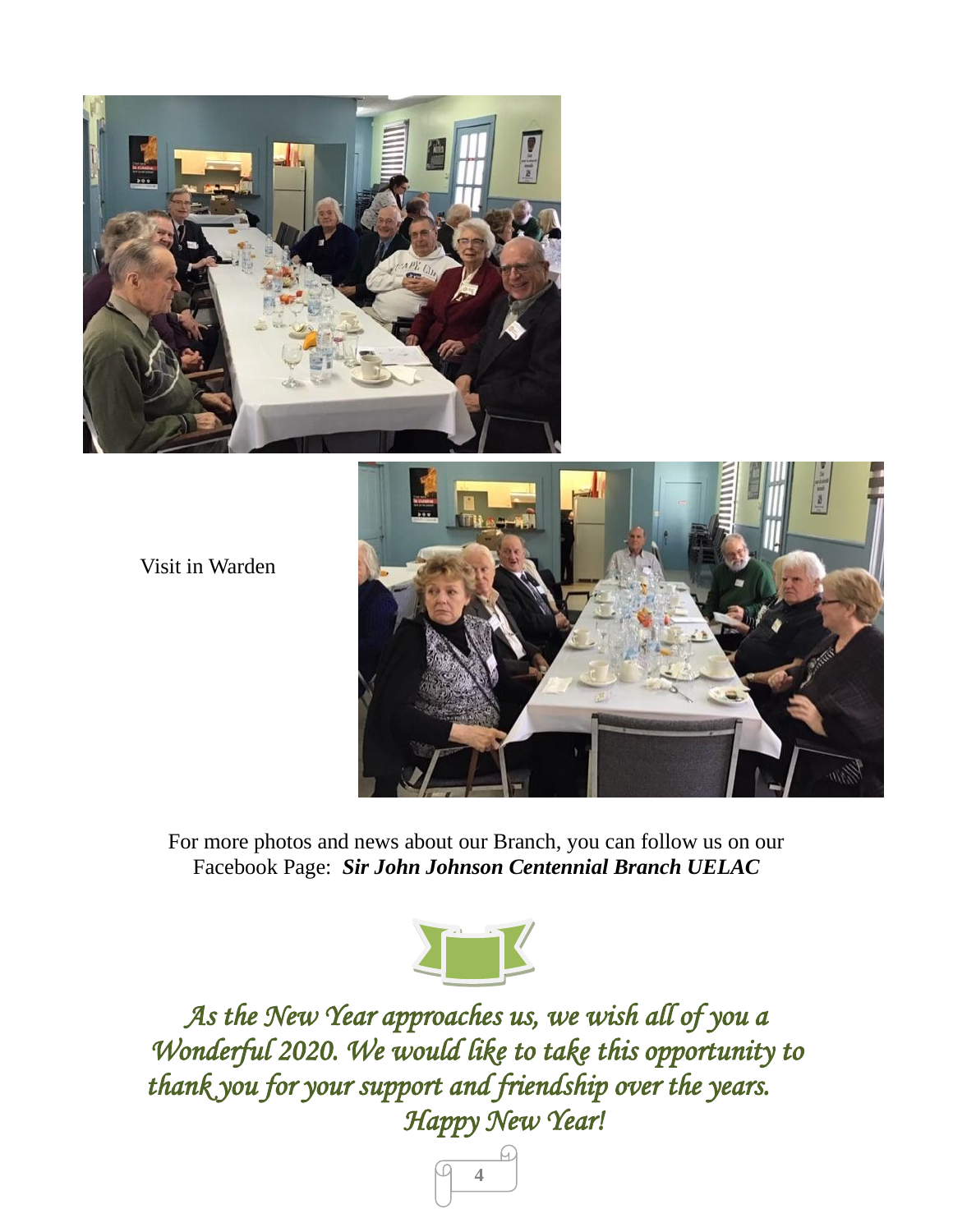## **In Memoriam**

#### **Gerald Harrison Thomas**

**We have lost one of our most active members. Gerald Harrison Thomas passed away at his home in Cowansville, on 30 January 2019, at the age of 85, beloved husband of 60 years to Marjorie Mason Thomas, who passed away only 11 days earlier.**

**Gerry was born in Abercorn, QC, on 19 October 1933. After graduating from the Cowansville High School, he began working at the Bruck Mills textile plant in Cowansville at the age of 19. In 1979, Bruck Mills was sold and renamed Consoltex where he retired as Director of Finance after 45 years of loyal service.**



**All his life Gerald was committed to many different community organizations. For years he was an active member of the Scout Movement and of the Brome-Missisquoi-Perkins Hospital Auxiliary. In 2002, he was a recipient of "The Golden Jubilee Medal", the commemorative medal created to mark the 50th Anniversary of Queen Elizabeth II's accession and awarded in Canada to nominees who contributed to public life.** 

**Gerald was also a long-time member of Sir John Johnson Branch, UELAC. Although not a descendant of a Loyalist, he was a very active member. He served as Vice-President of the Branch from 2009 to 2012 and then until 2016 as President. Since 2016, he was our Past President, and recently in June 2018 he had also taken the position of Treasurer.**

**Gerry was a devoted husband, a loving father, a proud grandpa, and a caring brother. Family and friends were very important to him. Gerry was a supportive dad to his daughters Daphne (Jamie) and Paula (David). He will also be lovingly remembered by his 3 grandchildren Liam, Jessica and Matthew, by his sister Margaret and his 2 brothers-in-law Wayne (Louise) and Winston (Eileen), as well as many other relatives, loved ones and friends.**

**5**

**Gerry will be truly missed and long remembered.**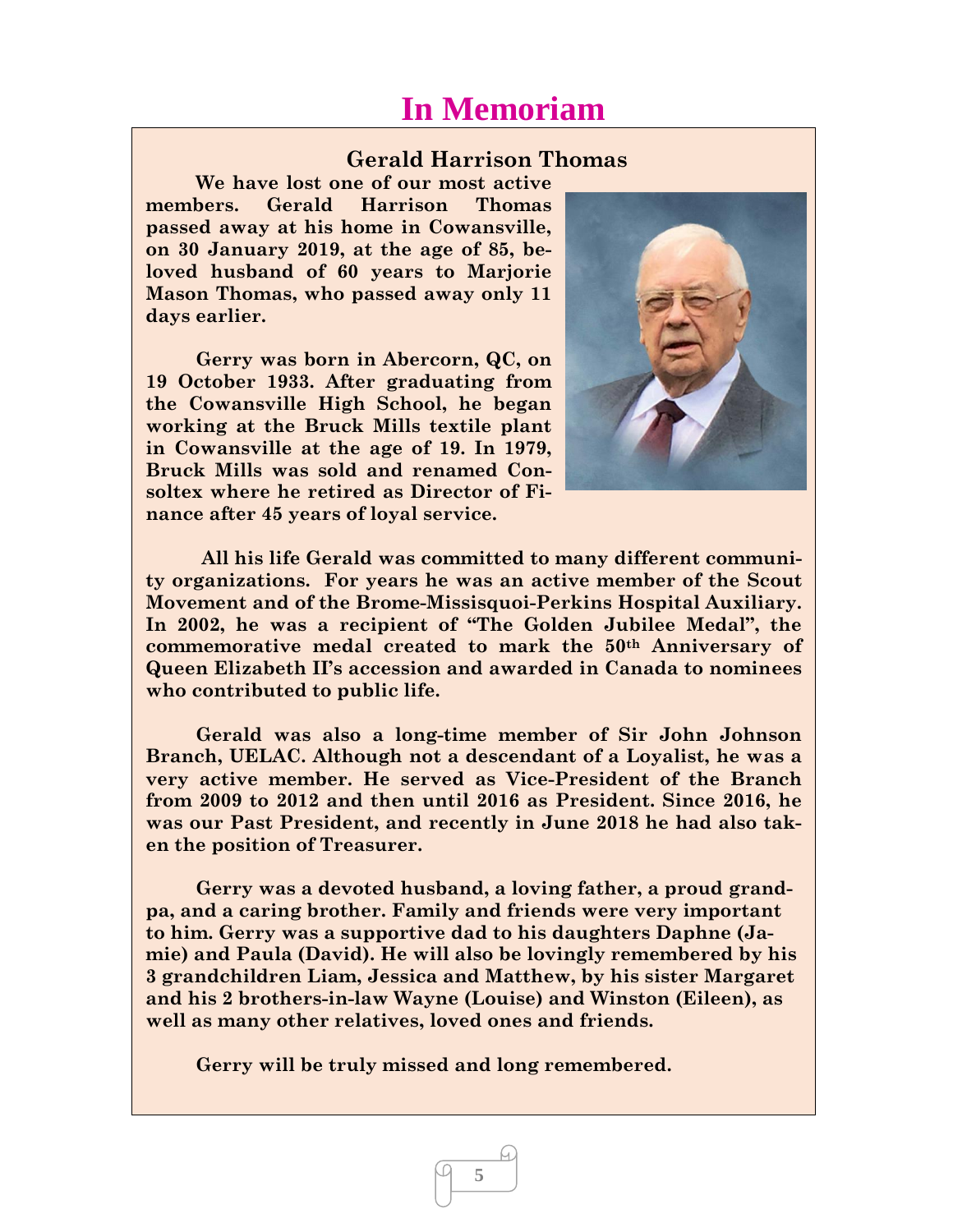# **Sir John Johnson Centennial Branch UELAC 2019-2020**

Honorary President: **Sir Guy Johnson UE** Winchester, England

## **Executive Committee:**

| Past President:                   | <b>The Late Gerald Thomas</b>                                                                 |  |
|-----------------------------------|-----------------------------------------------------------------------------------------------|--|
| President:                        | <b>Michel Racicot</b>                                                                         |  |
| 1 <sup>st</sup> Vice President:   | <b>Vacant</b>                                                                                 |  |
| $2nd$ Vice President:             | <b>C. Ross Gledhill</b>                                                                       |  |
| Secretary:                        | <b>Vacant</b>                                                                                 |  |
| Treasurer:                        | <b>Jo-ann Savage UE</b>                                                                       |  |
|                                   | Membership Chair: Adelaide Lanktree UE                                                        |  |
| Genealogist:                      | Michel Racicot 129 Church St., Cowansville, QC, J2K 1T9 Tel. 450-260-1736                     |  |
| Director:                         | <b>Edwina Jenne Bougie UE</b>                                                                 |  |
| <b>Other Officers:</b>            |                                                                                               |  |
| Archives:                         | <b>Michel Racicot</b>                                                                         |  |
|                                   | Flag Bearer: Wesley Larocque UE                                                               |  |
|                                   | Johnson Family Burial Vault: Charles Harbec, Adelaide Lanktree UE,                            |  |
|                                   | <b>Raymond Ostiguy, Michel Racicot, Roderick Riordon UE</b>                                   |  |
|                                   | Membership: Adelaide Lanktree UE 140 Principale Ouest, Farnham, QC, J2N 1K6 Tel. 450-293-6342 |  |
| <b>Newsletter:</b> Michel Racicot |                                                                                               |  |
|                                   | Various tasks: Edwina Jenne Bougie UE                                                         |  |
| Website:                          | <b>James Riordon UE</b>                                                                       |  |



| <b>WEBSITES</b>                    |                                                                        |
|------------------------------------|------------------------------------------------------------------------|
| Sir John Johnson Centennial Branch | http://www.uelac.org/SirJohnJohnson                                    |
| <b>UELAC</b>                       | www.uelac.org                                                          |
| E-MAIL                             |                                                                        |
|                                    | Loyalist Trails Newsletter: Doug Grant UE loyalist.trails(at)uelac.org |
| <b>Branch President:</b>           | <b>Michel Racicot</b>                                                  |
| <b>Branch Chair</b> :              | <b>Adelaide Lanktree UE</b> adelaidel(at)sympatico.ca                  |
| <b>Branch Genealogist:</b>         | Michel Racicot mracicot001(at)sympatico.ca                             |

ū